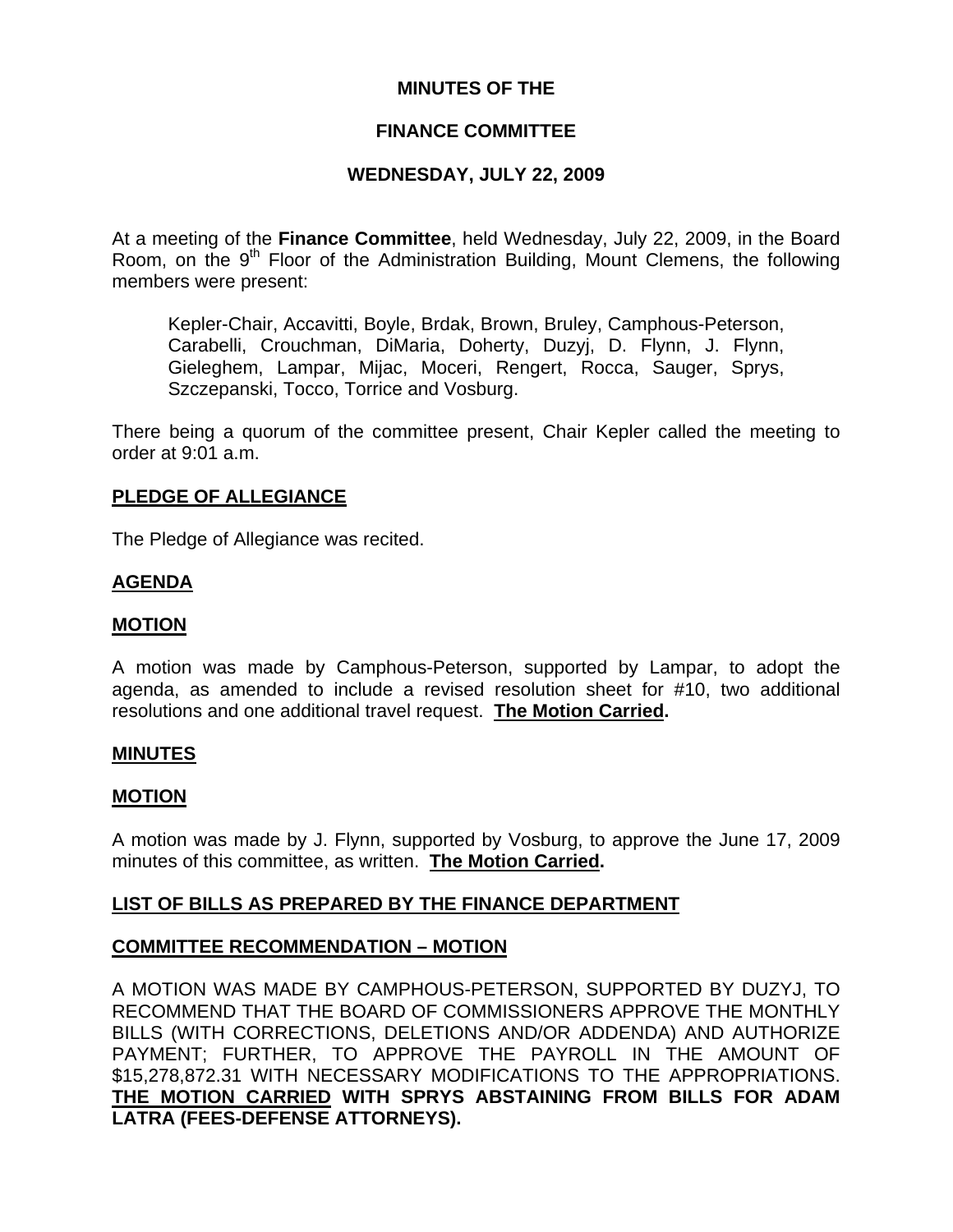# **REPORT ON 2009 SPRING AUCTION RESULTS**

# **MOTION**

A motion was made by Szczepanski, supported by Camphous-Peterson, to receive and file the report on the 2009 Macomb County Spring Auction results. **The Motion Carried.** 

## **REPORT BY FINANCE DIRECTOR RE: MACOMB COUNTY'S BOND RATING WITH MOODY'S RATING AGENCY**

Mr. Diegel stated that a meeting was held with Moody's on July 13, but he has not received the results yet on whether the County will maintain the current bond rating.

The following commissioner spoke: Szczepanski.

### **ANNUAL REPORT BY COMMISSION ON WOMEN**

Ms. Jessica Cheshire, Chair, provided a report on the Commission's first year and overviewed their 2008-09 Annual Report.

## **MOTION**

A motion was made by DiMaria, supported by Torrice, to receive and file the annual report provided by Ms. Cheshire.

The following commissioner spoke: Gieleghem.

Chair Kepler called for a vote on the motion and **The Motion Carried.** 

### **REQUESTS FOR EXEMPTION FROM LIVING WAGE POLICY**

A revised resolution sheet was provided listing the following providers requesting an exemption: ARC Services of Macomb, Inc., Blue Water Developmental Housing, Community Homes, Inc., Creative Employment Opportunities, Inc., Creative Lifestyles, Inc., Developmental Essential Services, Inc., Friends and Family, Inc., Homes of Opportunity, Inc., Hope Network Southeast, Independent Opportunities of Michigan, Inc., Innovative Lifestyles, Inc., Integrated Living, Inc., Judson Center, Life Center, Inc., Life Skills Centers, Inc., Macomb Family Services, Inc., Macomb Residential Opportunities, Inc., Neighborhood Residential, Inc., North-Oakland Residential Services, Inc. and Quest, Inc.

### **COMMITTEE RECOMMENDATION – MOTION**

A MOTION WAS MADE BY DOHERTY, SUPPORTED BY J. FLYNN, TO RECOMMEND THAT THE BOARD OF COMMISSIONERS APPROVE THE REQUESTS FOR EXEMPTION FROM THE LIVING WAGE POLICY FOR THE CURRENT CONTRACT PERIOD AS LISTED ON THE RESOLUTION SHEET.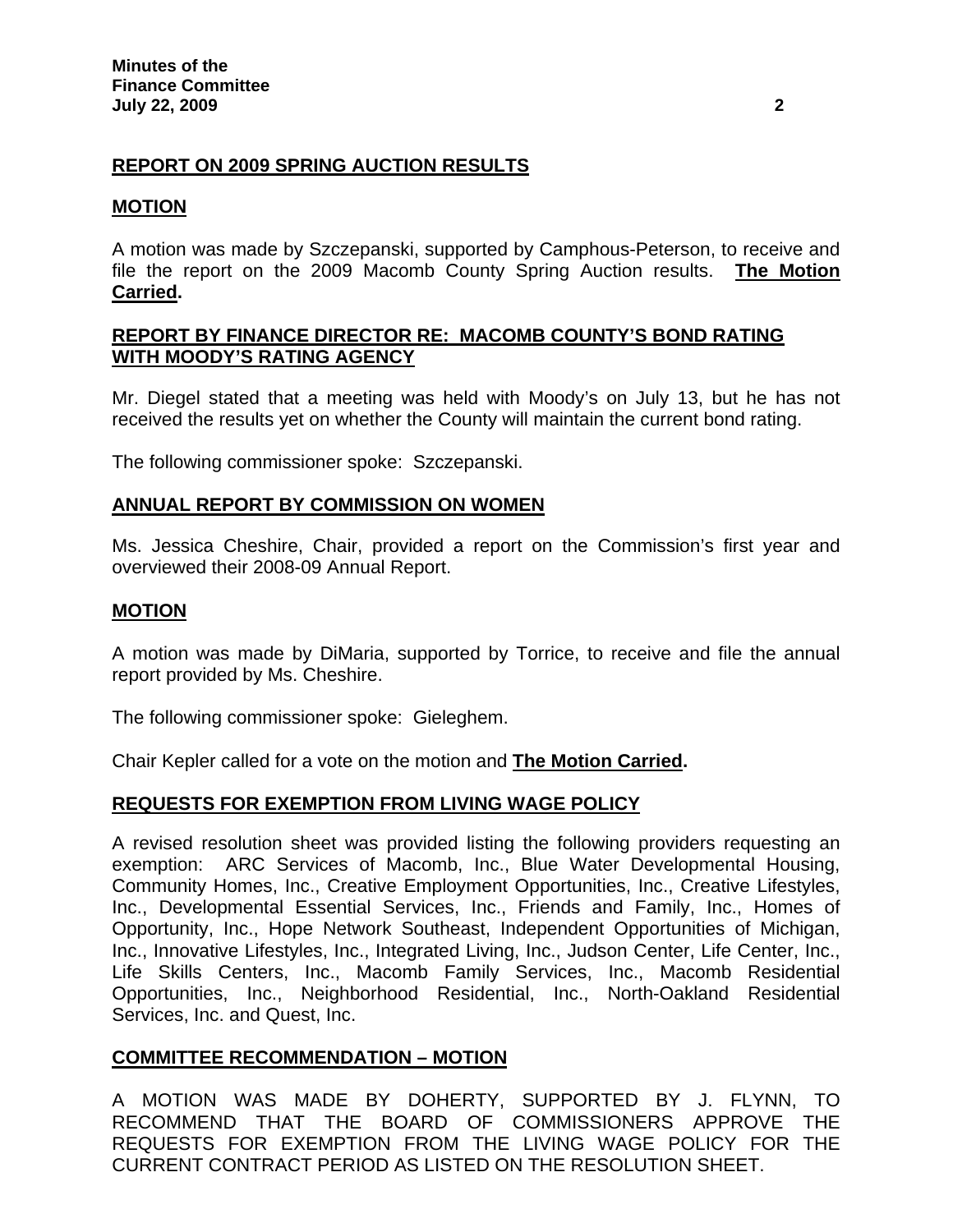The following commissioners spoke: Carabelli, Gieleghem, Rengert, Vosburg, Brdak and J. Flynn.

Chair Kepler called for a vote on the motion and **THE MOTION CARRIED.** 

# **ATTORNEY FEES FORM TO BE COMPLETED MONTHLY BY CORPORATION COUNSEL**

# **COMMITTEE RECOMMENDATION – MOTION**

A MOTION WAS MADE BY DUZYJ, SUPPORTED BY TORRICE, TO RECOMMEND THAT THE BOARD OF COMMISSIONERS APPROVE THE ATTORNEY FEES FORM THAT WILL BE COMPLETED BY CORPORATION COUNSEL ON A MONTHLY BASIS.

The following commissioner spoke: Tocco.

Chair Kepler called for a vote on the motion and **THE MOTION CARRIED.** 

## **APPOINTMENT OF LAW FIRM**

### **MOTION**

A motion was made by Doherty, supported by J. Flynn, to concur with the appointment of the law firm of Cummings, McClorey, Davis & Acho, P.C. to represent the County and Macomb County Sheriff's Department in the litigation entitled John Bellmore v Macomb County, et al.

The following commissioners spoke: Bruley, Sprys, Tocco and Crouchman.

Chair Kepler called for a vote on the motion and **The Motion Carried with Bruley voting "No."** 

### **ADOPTION OF RESOLUTIONS**

### **COMMITTEE RECOMMENDATION – MOTION**

A MOTION WAS MADE BY RENGERT, SUPPORTED BY DiMARIA, TO RECOMMEND THAT THE BOARD OF COMMISSIONERS ADOPT THE FOLLOWING RESOLUTIONS:

CONGRATULATING MARY KOTOWSKI ON THE HONOR OF BEING NAMED CLERK OF THE YEAR BY THE MICHIGAN ASSOCIATION OF MUNICIPAL CLERKS **(OFFERED BY BOYLE AND CROUCHMAN);** 

COMMENDING ROBERT KOESTER FOR HIS CHARITABLE CONTRIBUTIONS TO THE SENIORS OF MACOMB COUNTY **(OFFERED BY ROCCA)**;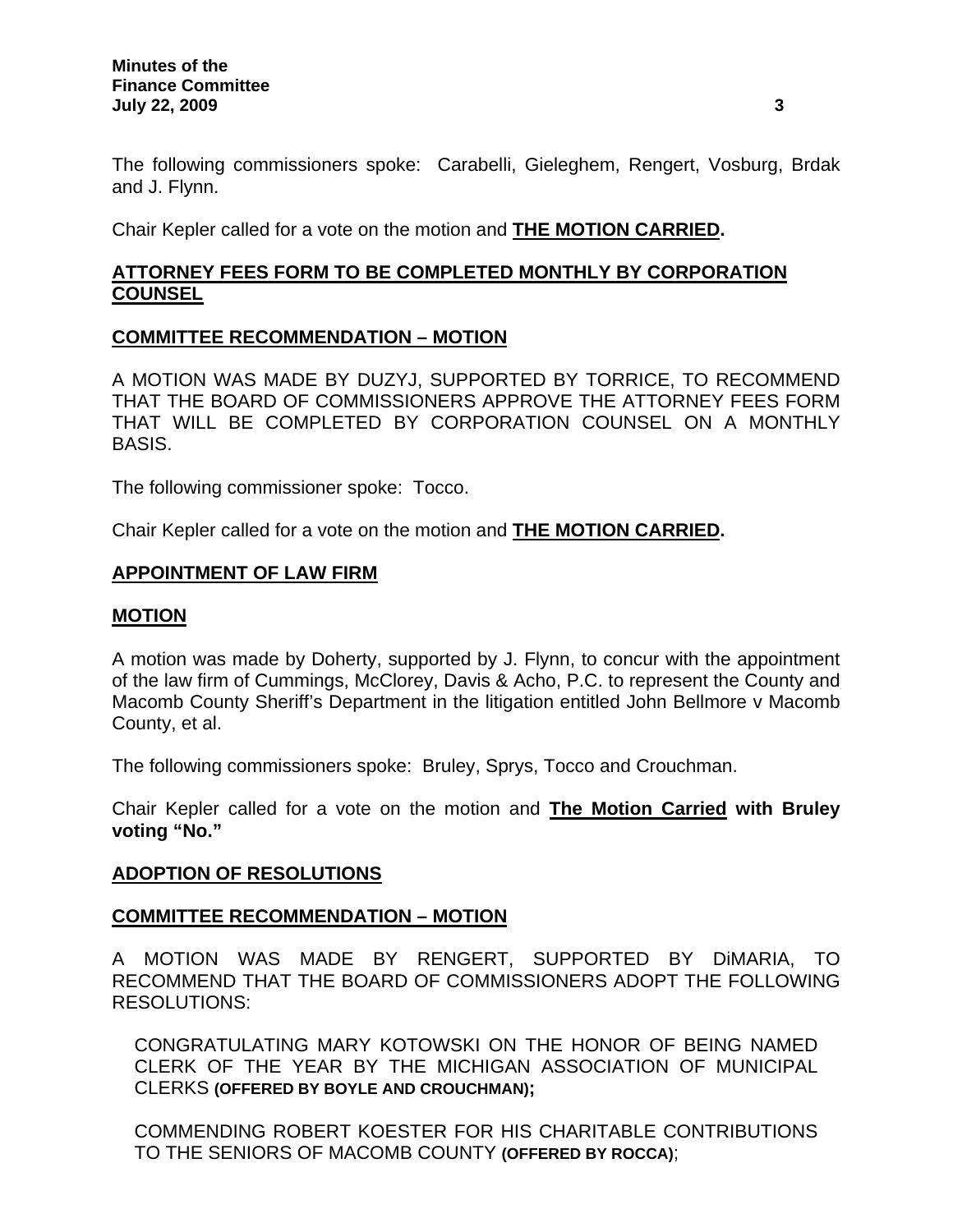COMMENDING RYAN BRUNK – EAGLE SCOUT **(OFFERED BY CARABELLI)**;

IN SUPPORT OF THE LAKE ST. CLAIR TOURISM INITIATIVE **(OFFERED BY GIELEGHEM)**;

COMMENDING DEBBIE DeSANTIS FOR HER HEROIC ACTIONS **(OFFERED BY GIELEGHEM)**; (note: this was later changed to include Patrick)

HONORING THE VILLAGE OF NEW HAVEN – 140TH ANNIVERSARY **(OFFERED BY BRDAK)** 

TRIBUTE TO THE FAMILY OF DIANA KOLAKOWSKI **(OFFERED BY D. FLYNN)**.

### **THE MOTION CARRIED.**

### **TRAVEL REQUESTS**

### **MOTION**

A motion was made by DiMaria, supported by Carabelli, to approve the travel requests, as submitted. **The Motion Carried.** 

#### **NEW BUSINESS**

The following commissioners spoke regarding the spring auction: J. Flynn, Doherty, Camphous-Peterson and Carabelli.

Board Chair Gieleghem asked that a report be provided by Corporation Counsel regarding late bids received for the employee healthcare. Mr. Krycia and Mr. Anderson addressed committee.

The following commissioners spoke: Sprys, Doherty, Gieleghem, DiMaria, Szczepanski, Carabelli, Brown, Crouchman, Vosburg and Bruley.

### **MOTION**

A motion was made by Tocco, supported by Crouchman, to suspend the rules for the purpose of making a motion to follow the recommendation of Corporation Counsel and allow them to proceed accordingly.

The following commissioner spoke: Carabelli.

Chair Kepler called a recess at 10:01 a.m. and called the meeting back to order at 10:15 a.m.